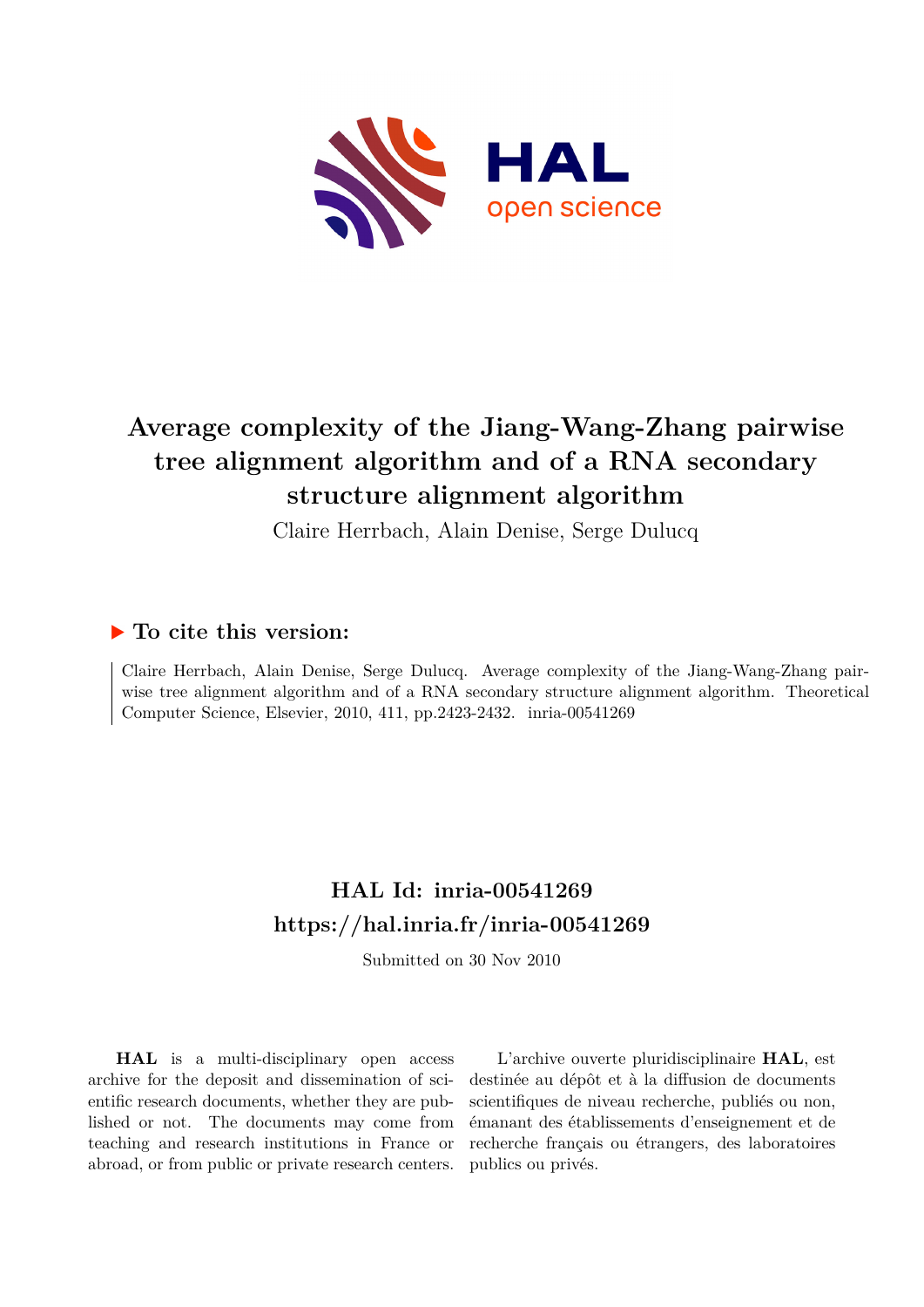# Average complexity of the Jiang-Wang-Zhang pairwise tree alignment algorithm and of a RNA secondary structure alignment algorithm

Claire Herrbach <sup>a</sup>*,*b*,*∗ Alain Denise <sup>a</sup>*,*<sup>b</sup> Serge Dulucq <sup>c</sup>

<sup>a</sup>LRI, Université Paris-Sud 11, CNRS; Bât. 490; 91405 Orsay Cedex <sup>b</sup>*IGM, Universit´e Paris-Sud 11, CNRS; Bˆat. 400; 91405 Orsay Cedex* <sup>c</sup>*LaBRI, Universit´e Bordeaux 1, CNRS; 33405 Talence Cedex*

#### Abstract

We prove that the average complexity of the pairwise ordered tree alignment algorithm of Jiang, Wang and Zhang is in  $O(nm)$ , where *n* and *m* stand for the sizes of the two trees, respectively. We show that the same result holds for the average complexity of pairwise comparison of RNA secondary structures, using a set of biologically relevant operations.

*Key words:* average complexity, tree alignment, RNA alignment, RNA structure

#### 1 Introduction

Pairwise comparison of ordered trees has been subject to a number of works in the recent years. One reason is that there are natural and important applications in bioinformatics, notably in the domain of RNA structure analysis. Two main approaches have been developed so far for comparing labeled ordered trees: tree edition and tree alignment. Both are based on the following edit operations on nodes:

• Substitution: the label of the node is modified.

∗ Corresponding author.

Alain.Denise@lri.fr (Alain Denise), Serge.Dulucq@labri.fr (Serge Dulucq).

*Email addresses:* Claire.Herrbach@lri.fr (Claire Herrbach),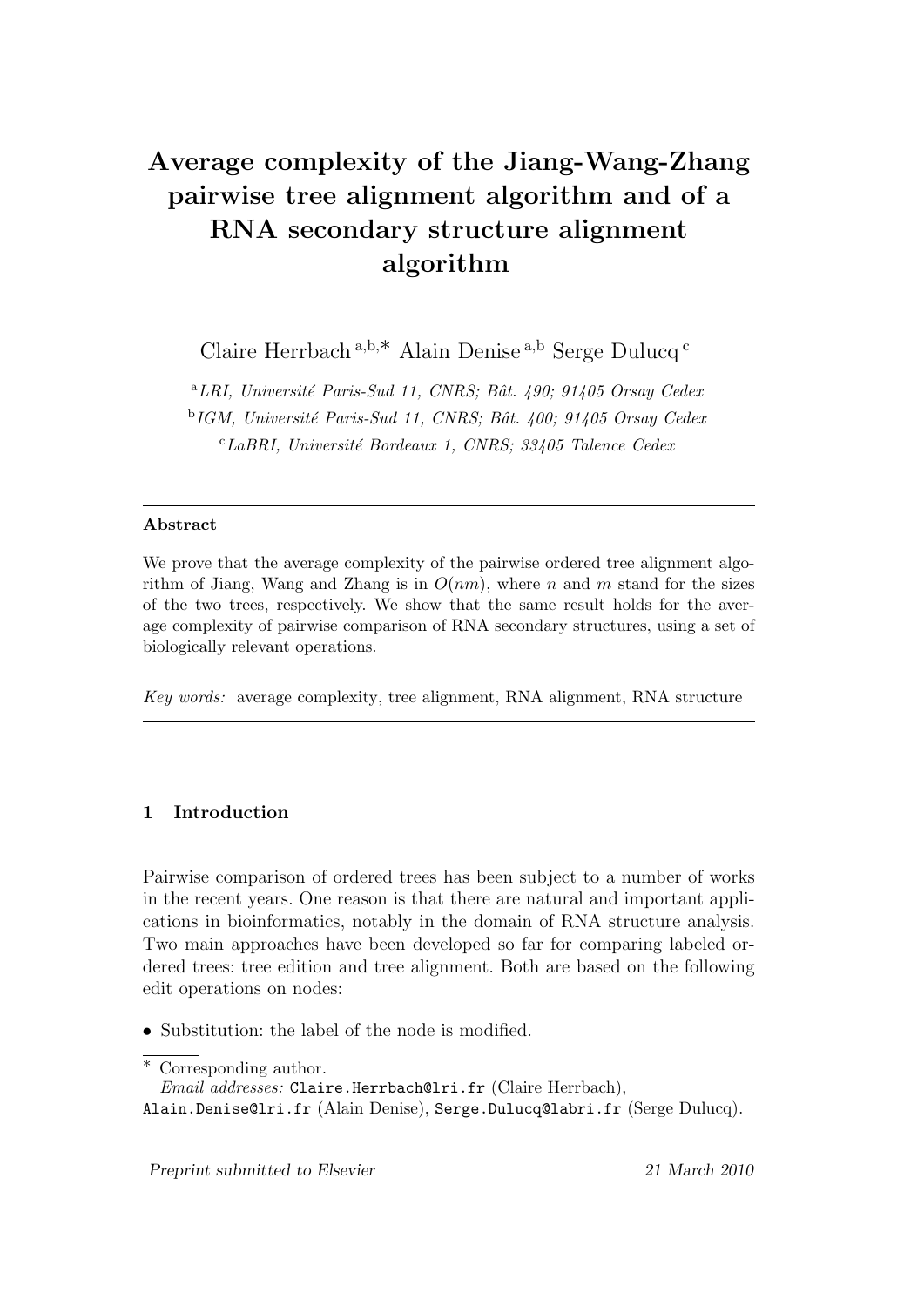• Insertion / Deletion: these are two symmetrical operations. When a node is deleted, all of its children become children of its father. When a node is inserted, it takes place between two (possibly non consecutive) siblings, and all the nodes between these brothers become children of the new node.

A cost function is associated to each operation and its arguments. Given two trees, it is possible to find a sequence of operations that changes the first one into the other one. The cost of the sequence equals the sum of the costs of its operations. Now, given two trees  $T_1$  and  $T_2$ ,

- the edition problem consists in finding the minimal sequence of operations, in terms of cost, that changes  $T_1$  into  $T_2$ .
- the alignment problem consists in finding a third tree  $T$  such that both  $T_1$ and  $T_2$  can be changed into T by using only substitutions and insertions, in such a way to minimize the total cost of the operations that have been performed.

The alignment and edition problems are not equivalent for trees (though they are equivalent for sequences). The first efficient edition algorithm for ordered rooted trees is due to Zhang and Shasha [13]. It runs in  $O(n^2m^2)$  worstcase complexity, and in  $O(n^{3/2}m^{3/2})$  average-case complexity [5], where n and m stand for the numbers of nodes of the two trees, respectively. Some authors have given variants of the algorithm which improve the worst-case complexity [6,11]. Alignment of trees was first investigated by Jiang, Wang and Zhang [10]. They gave an algorithm whose worst-case complexity is in  $O(n^2m^2)$ . Up to now, the average complexity of their algorithm was an open question.

RNA structure comparison is a natural application of tree comparison, since any so-called secondary structure without pseudoknots can be modeled by a labeled ordered tree [14,12]. However, it turns out that the edit operations on trees are not suitable to compare RNA secondary structures in a biologically relevant way. Some natural changes on RNAs do require some additional and more complex operations. Jiang *et al.* have defined in [9] a set of operations suitable for RNA structures, and have studied the complexity of the edition problem for a complete hierarchy of RNA structures. They let open the question of the complexity of the problem for two secondary structures without pseudoknots. This question was answered later by Blin *et al.* [2]: the edition problem of two secondary structures without pseudoknots is SNP-hard. The authors of the present work, together with Blin and Touzet, have shown that, in contrast, the alignment problem of two secondary structures without pseudoknots is polynomial, in  $O(n^2m^2)$  worst-case complexity [3,8,1]<sup>1</sup>. Roughly, the algorithm consists in a generalisation of the tree alignment algorithm to

<sup>&</sup>lt;sup>1</sup> Additionally, a complete hierarchy of alignment problems has been thoroughly studied by Blin and Touzet in [3].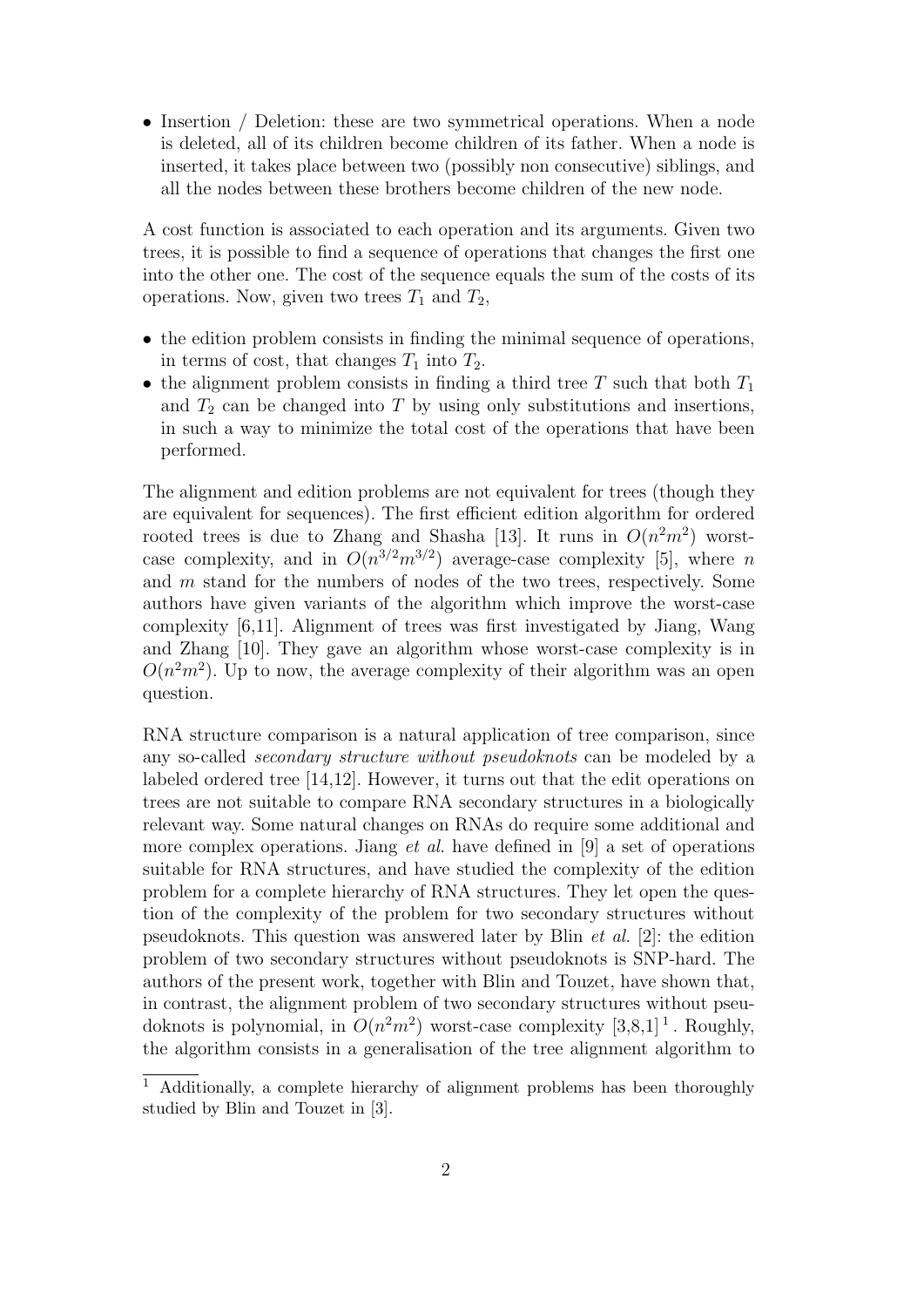the new operations. Up to now, its average complexity was unknown.

In the present paper, we prove that the average complexity of the tree alignment algorithm of [10] is in  $O(nm)$ , as well as the average complexity of the RNA structure alignement algorithm of [1,3,8]. The paper is organised as follows. In Section 2, we briefly outline the tree alignment algorithm; then Theorem 1 states the average complexity of the algorithm, and its proof is given. In Section 3, we generalise the result to RNA structures: after briefly recalling the RNA edit operations and sketching the algorithm, we give in Theorem 2 its average complexity.

#### 2 Average complexity analysis of the tree alignment algorithm

Let us introduce some notation. We write  $v(f)$  for a tree, where v stands for the root node and f is its subforest. We note  $p \circ s$  the forest composed by the concatenation of the subforests  $p$  and  $s$ . Since we deal with ordered trees and ordered forests,  $p \circ s$  is not the same forest as  $s \circ p$ .

Let  $F$  be a forest. Two or several nodes of  $F$  are said to be *siblings* if they all have the same parent, or if no one of them has a parent. A *closed subforest* of F is a subforest  $v_1(f_1) \circ \ldots \circ v_k(f_k)$  of F, such that  $v_1, \ldots, v_k$  are consecutive sibling nodes. A *suffix subforest* of F is a closed subforest  $v_1(f_1) \circ \ldots \circ v_k(f_k)$  of F, such that  $v_k$  has no right sibling node. We note  $\gamma$  for the cost function: for two vertices v and  $v', \gamma(v, v')$  is the substitution cost of v by v'. By convention,  $\gamma(v, -)$  and  $\gamma(-, v')$ , respectively, stand for the costs of node deletion and node insertion.

We note  $\text{align}(f,g)$  for the alignment distance between the subforests f and g. Jiang et al. have given a dynamic programming based algorithm in [10] for computing it, based on a recurrence relation. We give here an equivalent recurrence with simplified notations:

$$
\mathsf{align}(\varepsilon,\varepsilon)=0
$$

and for any pair of closed subforests  $v(f) \circ g$  and  $v'(f') \circ g'$ , where f, g, f' and  $q'$  are possibly empty,

$$
\text{align}(v(f) \circ g, v'(f') \circ g') =
$$

$$
\min\left\{\begin{aligned}&\gamma(v,-)+\min\{\mathsf{align}(f,p')+\mathsf{align}(g,s')\mid p'\circ s'=v'(f')\circ g'\}\\&\gamma(-,v')+\min\{\mathsf{align}(p,f')+\mathsf{align}(s,g')\mid p\circ s=v(f)\circ g\}\\&\gamma(v,v')+\mathsf{align}(f,f')+\mathsf{align}(g,g').\end{aligned}\right.
$$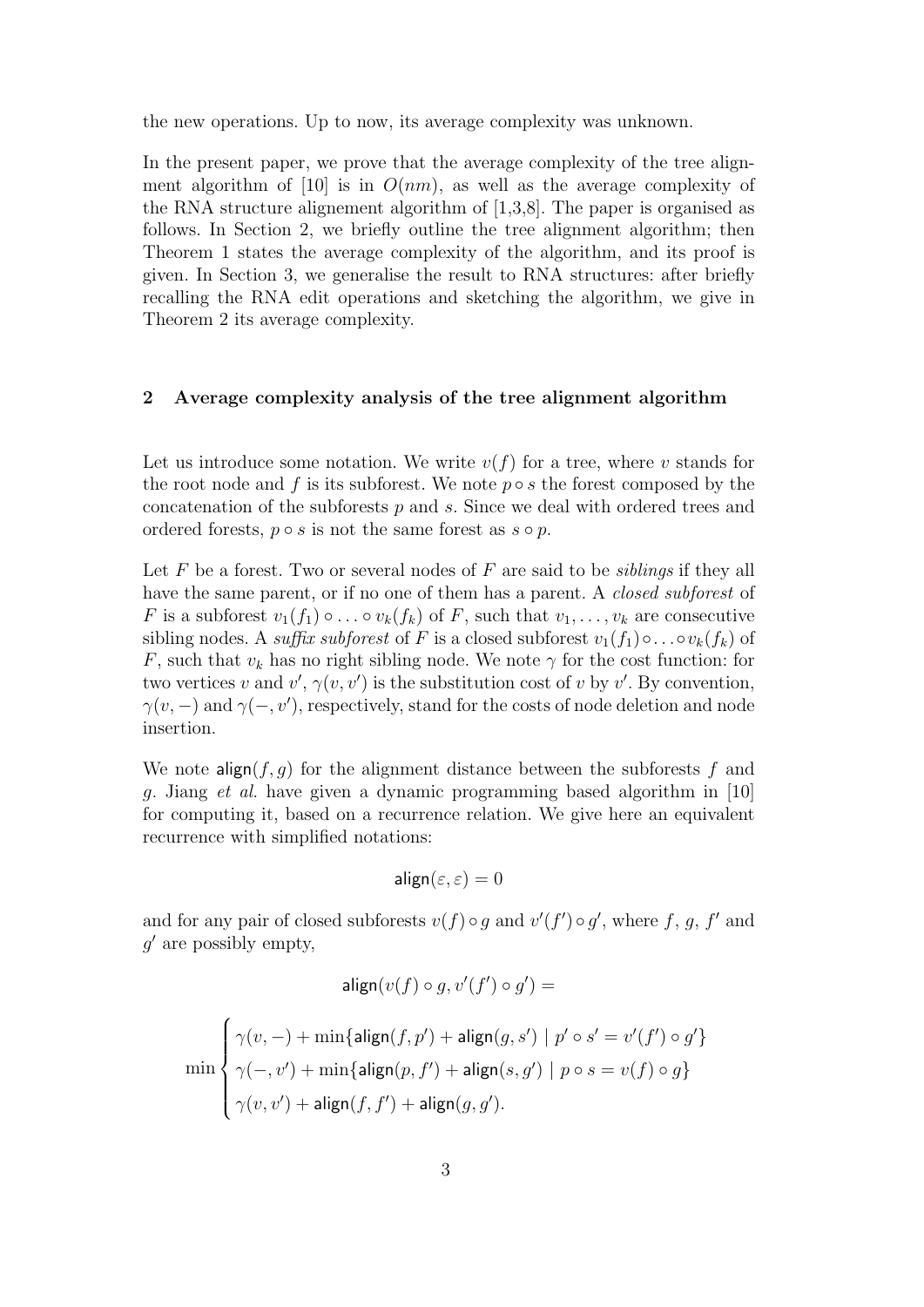The alignment distance between two trees  $T_1$  and  $T_2$  is given by align( $T_1, T_2$ ). The alignment algorithm consists, first, in computing  $\textsf{align}(T_1, T_2)$  with the above recurrence, and saving the intermediate results in tables. Then a traceback stage gives the alignment. This last stage is linear according to the size of the largest tree. Thus its complexity is negligible compared to the first stage : computing align $(T_1, T_2)$ . We focus on it.

Theorem 1 The average complexity of the Jiang-Wang-Zhang tree alignment algorithm for two trees  $T_1$  and  $T_2$  is in  $\mathcal{O}(|T_1|.|T_2|)$ , where  $|T|$  stands for the number of nodes of the tree T.

For the sake of clarity, the proof has been splitted into four lemmas below. Lemma 1 states a preliminary formula for the average complexity, where some parameters of the trees are present, such as their number of closed subforests or suffix subforests. Then Lemmas 2, 3 and 4 allow to simplify the formula. The first two lemmas were also given in [8,1], we recall them here for the sake of self-containment.

Now let us give some additional definitions and notations. Let  $T$  be a tree,  $v$ be a vertex of T and f be a subforest of T. The *degree* of v, denoted  $d_v$ , is its number of children. The *rank* of  $v$ , denoted  $r_v$ , is the position of  $v$  among its siblings according to the left-to-right order. The width of f, denoted  $w(f)$ , is the number of trees contained in  $f$ , *i.e.* the number of nodes that have no parent node in f. We write  $n_T = |T|$ , and  $\ell_T$  for the number of leaves of T. Finally,  $\mathcal{C}(T)$  denotes the set of closed subforests of T and  $\mathcal{S}(T)$  denotes the set that contains the suffix subforests and the subtrees of T.

**Lemma 1** Let  $T_1$  and  $T_2$  be two trees. The average number of operations required to compute the alignment distance between two trees having  $n+1$  and  $m+1$  nodes respectively is of the order of

$$
\frac{\sum_{|T_1|=n+1}\sum_{|T_2|=m+1} \mathsf{N}(T_1, T_2)}{\frac{1}{n+1} {2n \choose n} \frac{1}{m+1} {2m \choose m}},
$$

where  $N(T_1, T_2) =$ 

$$
|\mathcal{S}(T_1)| \times \sum_{f \in \mathcal{C}(T_2)} w(f) + \sum_{f \in \mathcal{S}(T_1)} w(f) \times |\mathcal{C}(T_2)|
$$
  
+ 
$$
\sum_{f \in \mathcal{C}(T_1)} w(f) \times |\mathcal{S}(T_2)| + |\mathcal{C}(T_1)| \times \sum_{f \mathcal{S}(T_2)} w(f).
$$

Proof The first part is straightforward: the number of required operations is summed over all pairs of trees, and divided by the number of pairs, that is a product of two Catalan numbers.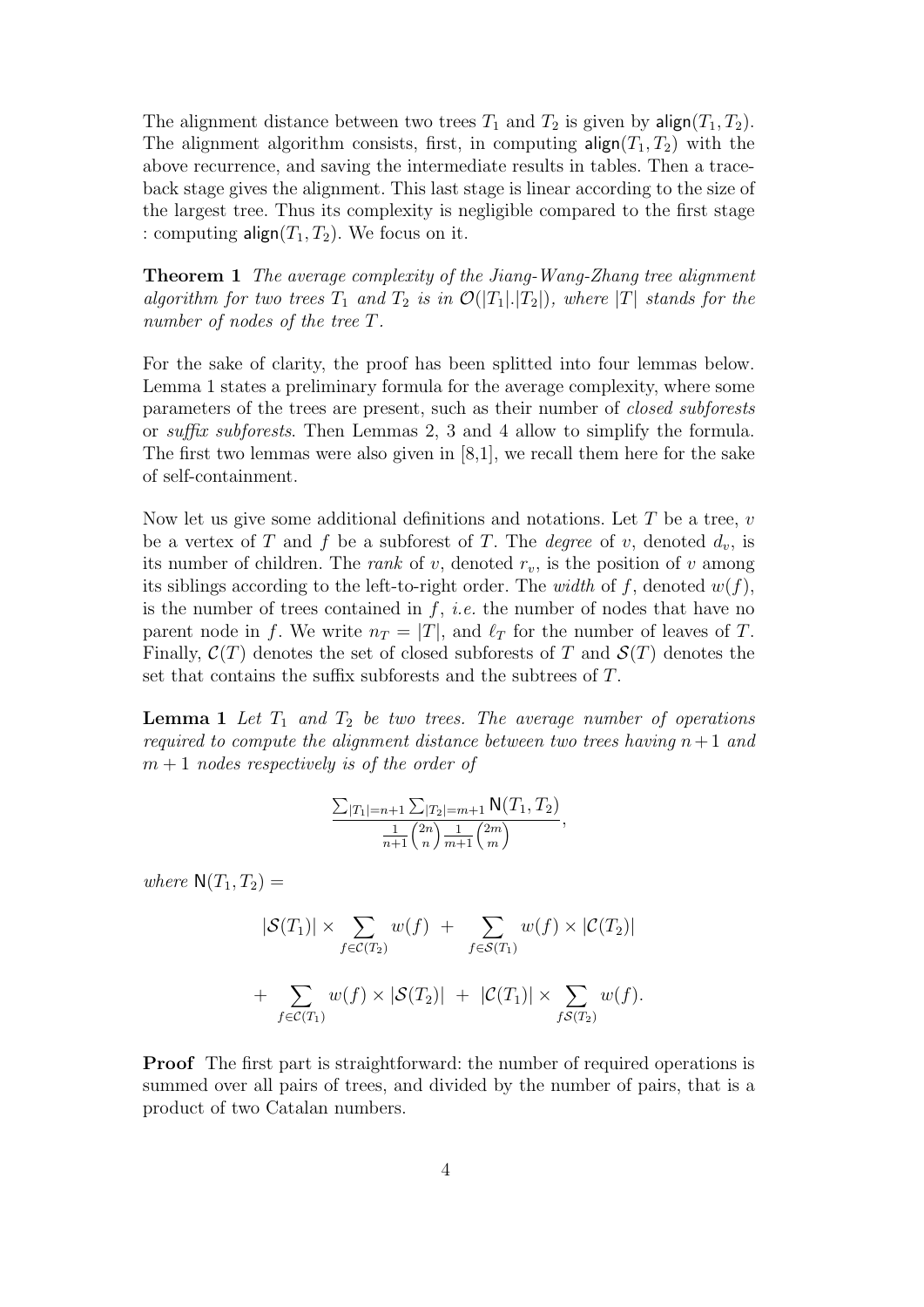Regarding the second part, it was stated in [10] that, for computing  $\mathsf{align}(T_1, T_2)$ , it is necessary and sufficient to compute  $\text{align}(F_1, F_2)$  for each pair  $(F_1, F_2) \in$  $(\mathcal{S}(T_1) \times \mathcal{C}(T_2)) \cup (\mathcal{C}(T_1) \times \mathcal{S}(T_2))$ . Then, for such a pair  $(F_1, F_2)$  and according to the recurrence relation, the computation of  $\text{align}(F_1, F_2)$  requires to choose the minimal cost among  $(w(F_1) + 1) + (w(F_2) + 1) + 1$  possibilities. Indeed, computing the first line of the recurrence relation requires to choose the best decomposition of  $F_2$  into two subforests  $p_2$  and  $s_2$  such that  $F_2 = p_2 \circ s_2$ . This means choosing the best decomposition among  $w(F_2) + 1$  possible ones. In the same manner, computing the second line of the recurrence relation requires to choose the best decomposition of  $F_1$  among  $w(F_1) + 1$  possible decompositions. At last, computing the third line of the recurrence relation requires no comparison and offers only one possibility.

Thus, the number of operations required to compute  $\textsf{align}(T_1, T_2)$  is of the order of

$$
\sum_{(F_1,F_2)\in(\mathcal{S}(T_1)\times\mathcal{C}(T_2))\cup(\mathcal{C}(T_1)\times\mathcal{S}(T_2))} (w(F_1)+w(F_2)).
$$

By developping this sum, we get:

$$
\sum_{\substack{(F_1, F_2) \in (\mathcal{S}(T_1) \times \mathcal{C}(T_2)) \cup (\mathcal{C}(T_1) \times \mathcal{S}(T_2))}} (w(F_1) + w(F_2))
$$
\n
$$
= \sum_{F_1 \in \mathcal{S}(T_1)} \sum_{F_2 \in \mathcal{C}(T_2)} (w(F_1) + w(F_2)) + \sum_{F_1 \in \mathcal{C}(T_1)} \sum_{F_2 \in \mathcal{S}(T_2)} (w(F_1) + w(F_2))
$$
\n
$$
- \sum_{F_1 \in \mathcal{S}(T_1)} \sum_{F_2 \in \mathcal{S}(T_2)} (w(F_1) + w(F_2))
$$
\n
$$
= \sum_{F_1 \in \mathcal{S}(T_1)} w(F_1) \times |\mathcal{C}(T_2)| + |\mathcal{S}(T_1)| \times \sum_{F_2 \in \mathcal{C}(T_2)} w(F_2)
$$
\n
$$
+ \sum_{F_1 \in \mathcal{C}(T_1)} w(F_1) \times |\mathcal{S}(T_2)| + |\mathcal{C}(T_1)| \times \sum_{F_2 \in \mathcal{S}(T_2)} w(F_2)
$$
\n
$$
- \sum_{F_1 \in \mathcal{S}(T_1)} w(F_1) \times |\mathcal{S}(T_2)| - |\mathcal{S}(T_1)| \times \sum_{F_2 \in \mathcal{S}(T_2)} w(F_2)
$$
\n
$$
= \mathcal{O}(\mathsf{N}(T_1, T_2)).
$$

 $\Box$ 

#### **Lemma 2** Let  $T$  be a tree. The following equalities hold:

(1) 
$$
|\mathcal{S}(T)| = n_T + \ell_T - 1
$$
,  
\n(2)  $|\mathcal{C}(T)| = 1 + \sum_{v \in T} {d_v + 1 \choose 2}$ ,  
\n(3)  $\sum_{f \in \mathcal{S}(T)} w(f) = \ell_T + \sum_{v \in T} {d_v + 1 \choose 2}$ ,  
\n(4)  $\sum_{f \in \mathcal{C}(T)} w(f) = 1 + \sum_{v \in T} {d_v + 2 \choose 3}$ .

Proof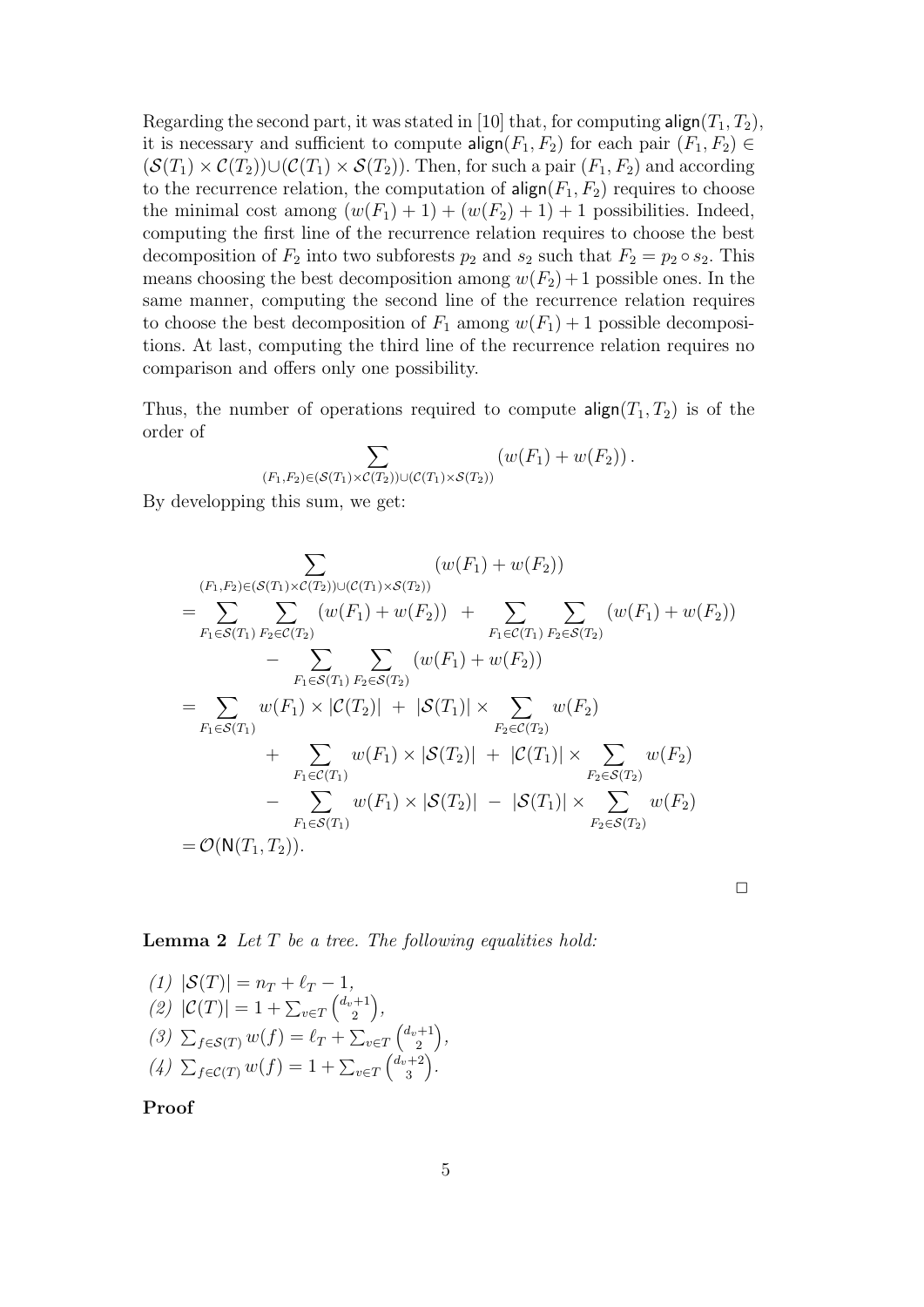- (1) There are  $n_T$  subtrees in T whose roots are the  $n_T$  nodes of T, respectively. There are also  $n<sub>T</sub>$  suffix subforests in T whose leftmost trees are rooted at the  $n_T$  nodes of T, respectively. Among those  $n_T$  suffix subforests,  $n_T + 1 - \ell_T$  ones are also subtrees. Indeed, they correspond to subtrees that are rooted at the rightmost child of each internal node, plus the tree T itself. Thus, the set  $\mathcal{S}(T)$  contains  $n_T + n_T - (n_T + 1 - \ell_T) = n_T + \ell_T - 1$ elements.
- (2) For each vertex  $v$  in  $T$ , there are as many closed subforests whose rightmost trees is rooted at v as the rank of v. Then, the cardinality of  $\mathcal{C}(T)$ equals the sum of ranks of all vertices of  $T$ :

$$
\sum_{v \in T} r_v = 1 + \sum_{v \in T} \sum_{1 \le k \le d_v} k
$$

$$
= 1 + \sum_{v \in T} \left( \frac{d_v(d_v + 1)}{2} \right)
$$

$$
= 1 + \sum_{v \in T} \left( \frac{d_v + 1}{2} \right).
$$

(3) The width of a tree is equal to 1. Then the sum of the widths of the subtrees of T is equal to  $n<sub>T</sub>$ . The width of a suffix subforest whose leftmost tree is rooted at v and whose parent node (if exists) degree is d, is equal to  $d - r_v + 1$ . The width of the suffix subforest corresponding to the tree T is 1. Then, the sum of the widths of the suffix subforests is

$$
1 + \sum_{v \in T} \sum_{1 \le k \le d_v} (d_v - k + 1) = 1 + \sum_{v \in T} \sum_{1 \le m \le d_v} m
$$
  
= 
$$
1 + \sum_{v \in T} {d_v + 1 \choose 2}.
$$

There are  $n_T + 1 - \ell_T$  suffix subforests that are also subtrees, then the sum of their widths is equal to  $n_T + 1 - \ell_T$ . Thus, the sum of widths of the elements of the set  $\mathcal{S}(T)$  is

$$
n_T + 1 + \sum_{v \in T} \binom{d_v + 1}{2} - (n_T + 1 - \ell_T) = \ell_T + \sum_{v \in T} \binom{d_v + 1}{2}.
$$

(4) For each vertex  $v$  in  $T$ , there are  $r_v$  closed subforests whose rightmost tree is rooted at v. Their widths are equal to 1, 2,  $\ldots$ ,  $r_v$ , respectively. Thus, the sum of widths of closed subforests equals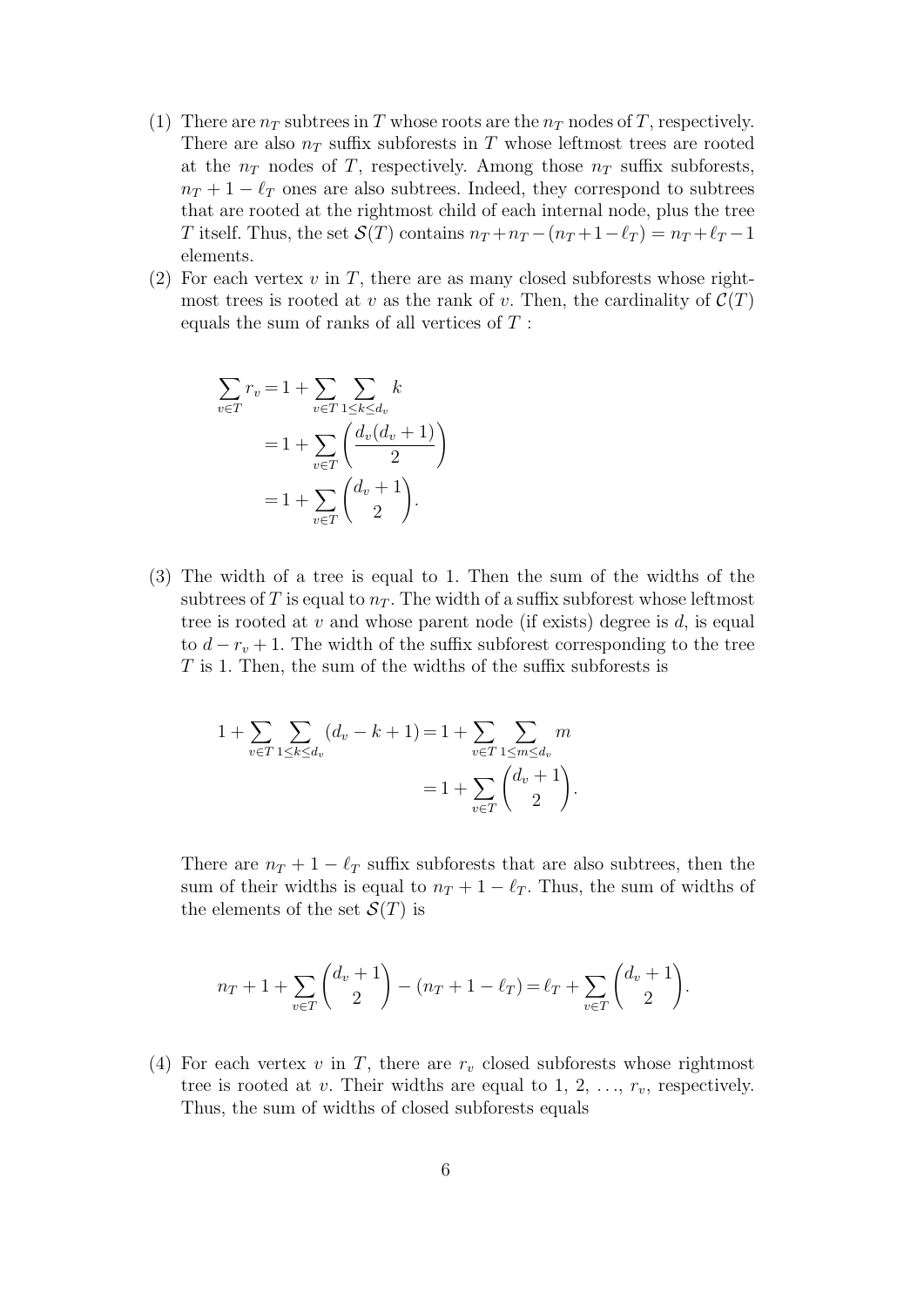$$
1 + \sum_{v \in T} \sum_{1 \le k \le d_v} \sum_{1 \le m \le k} m = 1 + \sum_{v \in T} \sum_{1 \le k \le d_v} \frac{k(k+1)}{2}
$$
  
= 
$$
1 + \sum_{v \in T} \frac{d_v(d_v + 1)(d_v + 2)}{6}
$$
  
= 
$$
1 + \sum_{v \in T} {d_v + 2 \choose 3}.
$$

Lemma 3

$$
\forall n \ge 0, \sum_{|T|=n+1} \sum_{v \in T} \binom{d_v+1}{2} = \binom{2n+1}{n+1}.
$$

#### Proof

As stated in Lemma 2, for  $n \geq 0$ ,  $\sum_{|T|=n+1} \sum_{v \in T}$  $\int$   $d_v + 1$  $\binom{+1}{2}$  is the number of closed subforests in all trees T with  $n + 1$  vertices, not counting the whole tree T. Let  $a_{n,k}$  be the number of vertices whose degree is greater or equal to k in all trees with *n* edges (thus  $n + 1$  vertices), for each  $n \ge k \ge 0$ .



Fig. 1. Numbers of closed subforests whose root node of the rightmost tree is  $v_i$ respectively, for a sequence of sibling vertices  $(v_i)$ .



Fig. 2. Sum from 1 to the degree of the parent node of siblings  $v_i$  of Figure 1.

Figure 1 shows, for each vertex  $v_i$  of a sequence of siblings, the number of closed subforests whose root node of the rightmost tree is  $v_i$ . Figure 2 shows the sum from 1 to the degree of the parent node of these siblings. We can see that :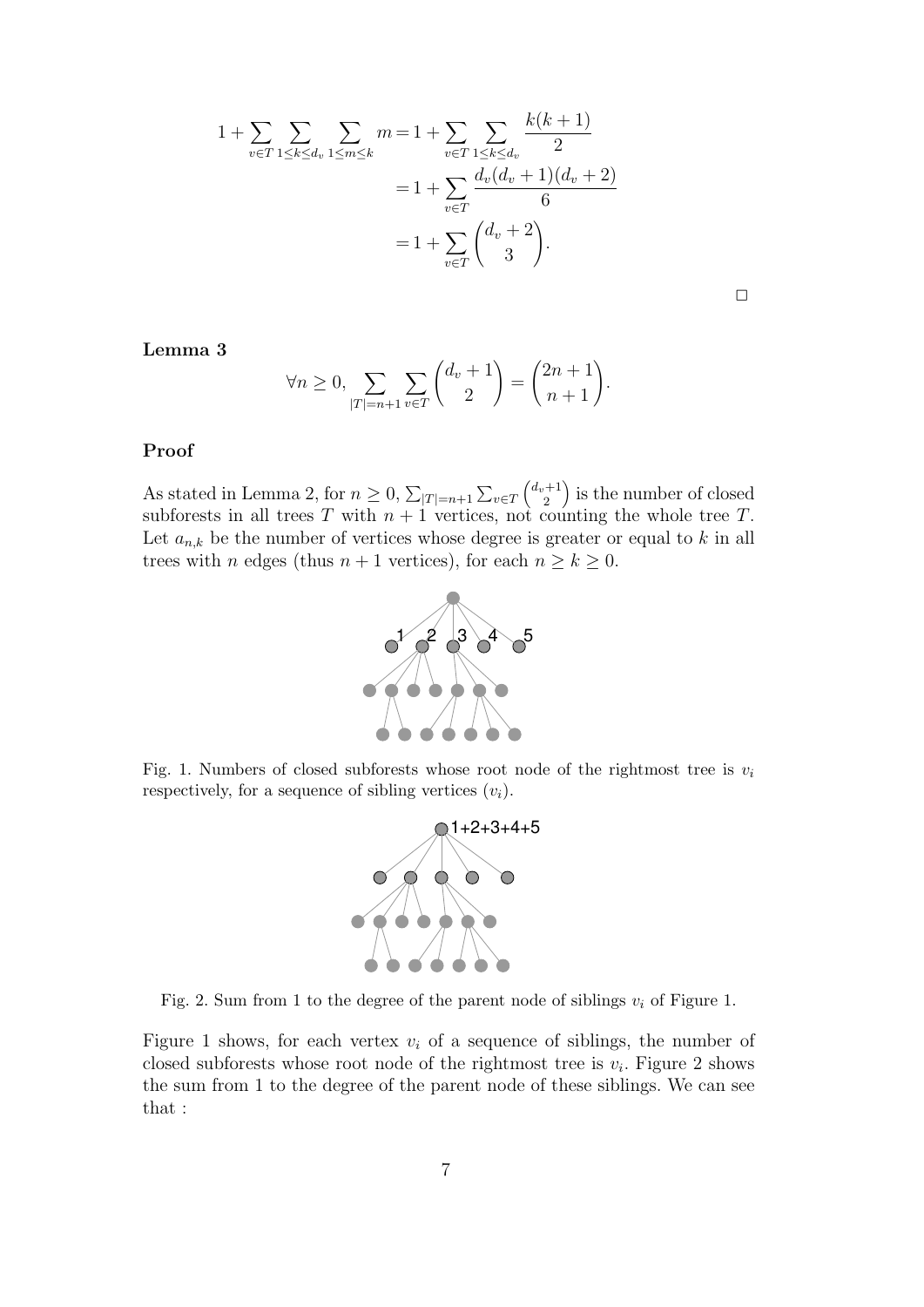- counting 1 time each vertex  $v \in T$  with  $d_v \geq 1$  is equivalent to sum all vertices labeled 1 in  $T$  except the root node,
- counting 2 times each vertex  $v \in T$  with  $d_v \geq 2$  is equivalent to sum all vertices labeled 2 in  $T$ ,
- $\bullet$  :
- counting  $n_T 1$  times each vertex  $v \in T$  with  $d_v \geq n_T 1$  is equivalent to sum all vertices labeled  $n_T - 1$  in  $T$ .

Hence,

$$
\sum_{|T|=n+1} \sum_{v \in T} \binom{d_v + 1}{2} = \sum_{1 \le k \le n} k a_{n,k}.
$$

Dershowitz and Zaks have shown in [4] that the number of vertices of degree k in all trees with n edges, denoted  $d_{n,k}$ , is equal to  $\binom{2n-k-1}{n-1}$  $\binom{n-k-1}{n-1}$ . Thus we can write  $\forall n \geq 0, \ \forall 0 \leq k \leq n, \ a_{n,k} = \sum_{k \leq p \leq n} d_{n,p}$ . We get

$$
a_{n,k} = \sum_{k \le p \le n} {2n - p - 1 \choose n - 1}
$$
  
= 
$$
\sum_{n-1 \le q \le 2n-k-1} {q \choose n - 1}
$$
 by setting  $q = 2n - p - 1$   
= 
$$
{2n - k \choose n}
$$
 by [7, formula (5.10) page 160].

Then we have:

$$
\sum_{k \le p \le n} a_{n,p} = \sum_{k \le p \le n} \binom{2n-p}{n}
$$

$$
= \binom{2n-k+1}{n+1}
$$

$$
= a_{n+1,k+1}.
$$

And now, we get: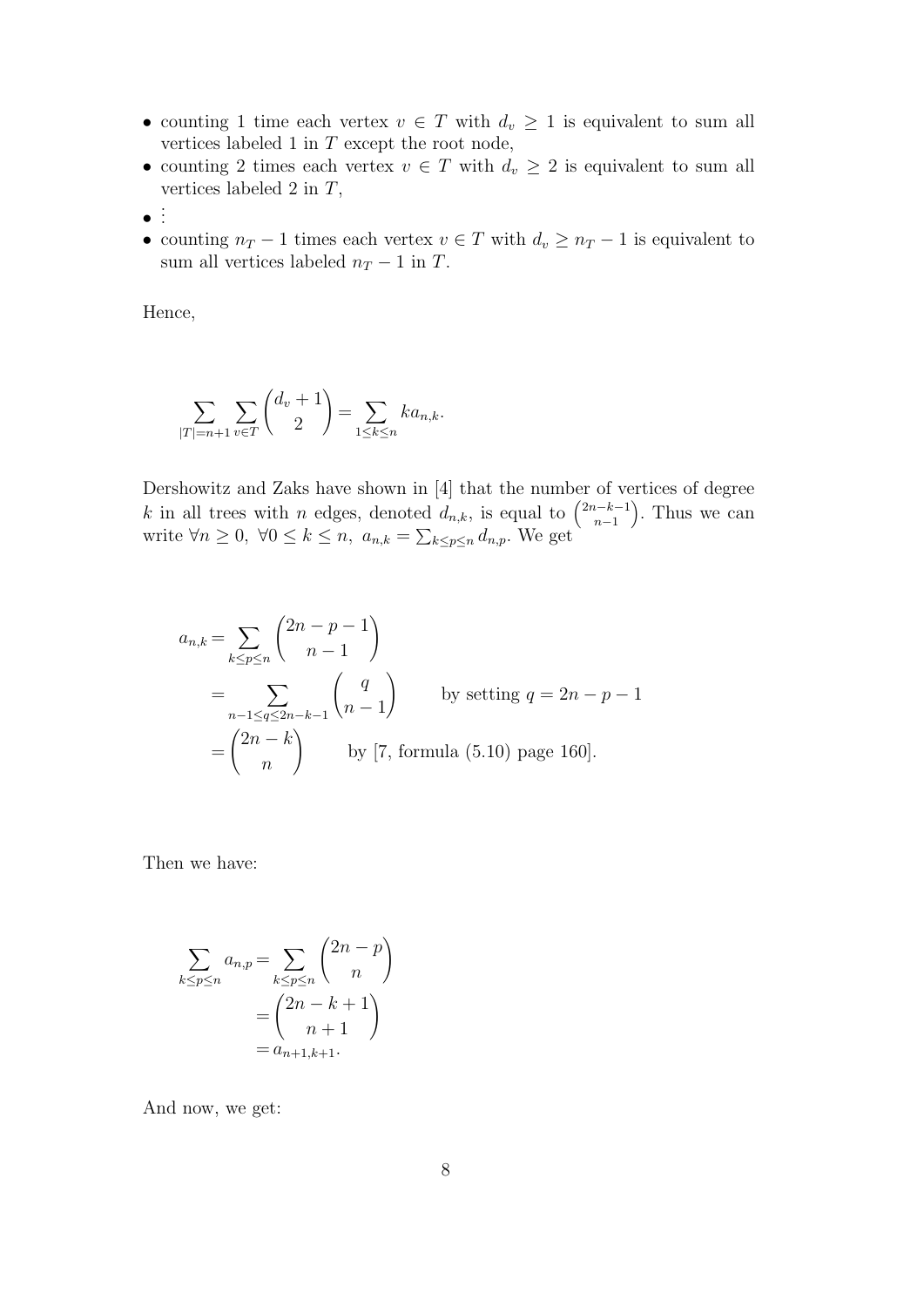$$
\sum_{1 \leq k \leq n} ka_{n,k} = \sum_{1 \leq k \leq n} \sum_{k \leq p \leq n} a_{n,p}
$$

$$
= \sum_{1 \leq p \leq n} a_{n+1,p+1}
$$

$$
= a_{n+2,3}
$$

$$
= \binom{2n+1}{n-1}.
$$

Hence,

$$
\forall n \ge 0, \sum_{|T|=n+1} \sum_{v \in T} \binom{d_v+1}{2} = \binom{2n+1}{n+1}.
$$

 $\Box$ 

#### Lemma 4

$$
\forall n \ge 0, \sum_{|T|=n+1} \sum_{v \in T} \binom{d_v+2}{3} = \binom{2n+2}{n-1}.
$$

#### Proof

For  $n \geq 0$ ,  $\sum_{|T|=n+1} \sum_{v \in T}$  $\int$ *d<sub>v</sub>* + 2  $\binom{+2}{3}$  is the sum of widths of closed subforests in all trees T with  $n+1$  vertices, not counting the whole tree T. Let  $b_{n,k}$  be the number of vertices whose rank is greater or equal to  $k$  in all trees with  $n$  edges (thus  $n + 1$  vertices), not counting the root node, for each  $n \geq k \geq 0$ .



Fig. 3. Sums of widths of closed subforests whose root node of the rightmost tree is  $v_i$  respectively, for a sequence of sibling vertices  $(v_i)$ .

Figure 3 shows, for each vertex  $v_i$  of a sequence of siblings, the sum of widths of closed subforests whose root node of the rightmost tree is  $v_i$ . Figure 4 shows sums from 1 to the rank of each of these siblings.

- We count 1 time each vertex  $v \in T$  with  $r_v \geq 1$  except the root node,
- we count 2 supplementary times each vertex  $v \in T$  with  $r_v \geq 2$ ,
- $\bullet$ . .
- and we count  $n_T-1$  supplementary times each vertex  $v \in T$  with  $r_v \geq n_T-1$ .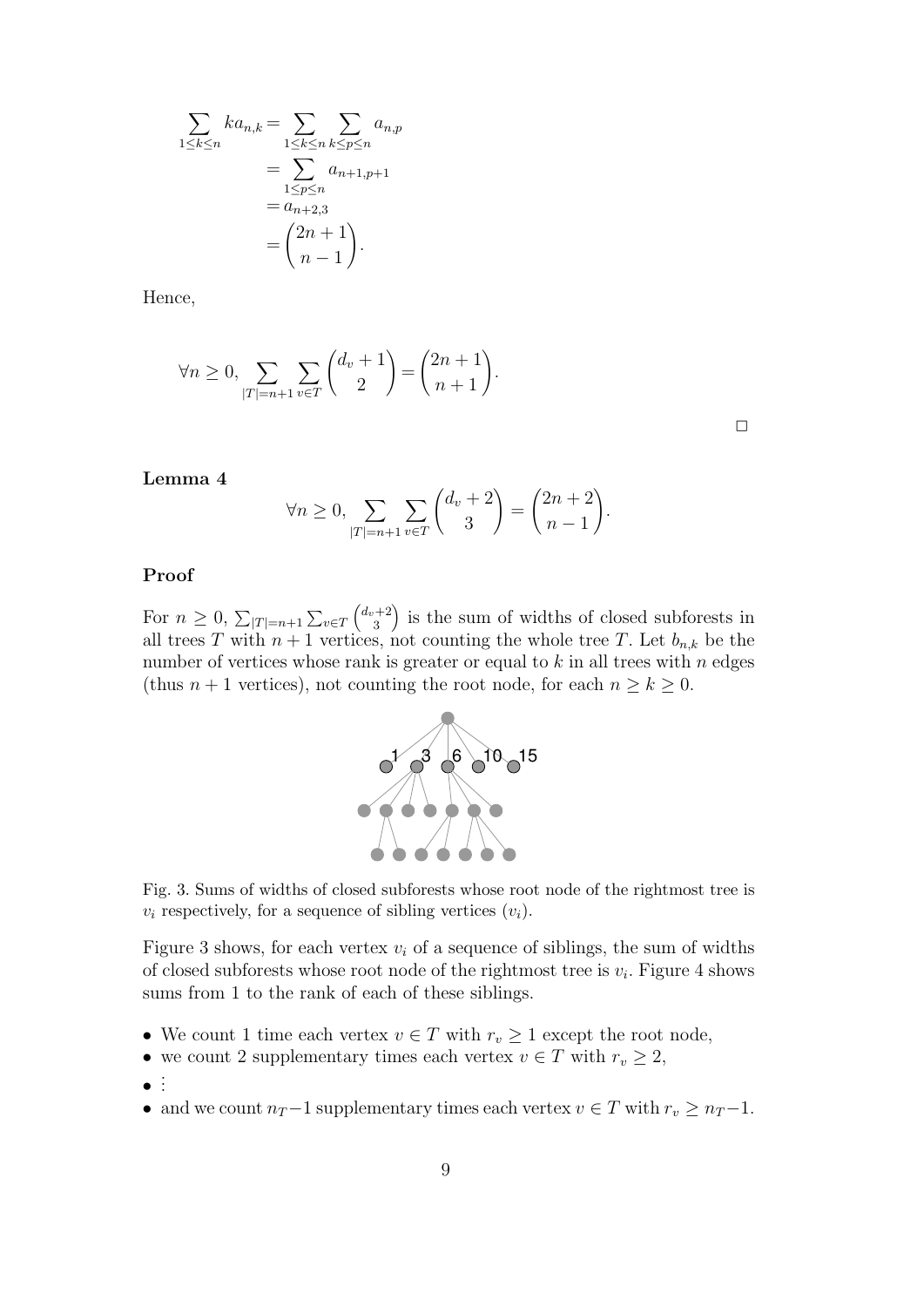

Fig. 4. Sums from 1 to ranks of siblings  $v_i$  of the Figure 3, respectively.

Thus, each vertex  $v \in T$  whose rank is equal to k is counted  $1+2+\ldots+k$  times, i.e as many time as the sum of widths of closed subforest whose rightmost tree is rooted at v. Thus, it is equivalent to sum the widths of closed subforests of T, except the width of T. Hence,

$$
\forall n \ge 0, \sum_{|T|=n+1} \sum_{v \in T} \binom{d_v + 2}{3} = \sum_{1 \le k \le n} k b_{n,k}.
$$

There are as many vertices of rank  $k$  in  $T$  not counting the root node as vertices of degree greater or equal to k in T, hence  $b_{n,k} = \sum_{k \leq p \leq n} a_{n,p}$ . Thus, we get

$$
b_{n,k} = a_{n+1,k+1}
$$

$$
= \binom{2n-k+1}{n+1}.
$$

We notice the following equalities :

$$
\sum_{k \le p \le n} b_{n,p} = \sum_{k \le p \le n} {2n - p + 1 \choose n+1} \\
= {2n - k + 2 \choose n+2} \\
= b_{n+1,k+1}.
$$

And now, we get: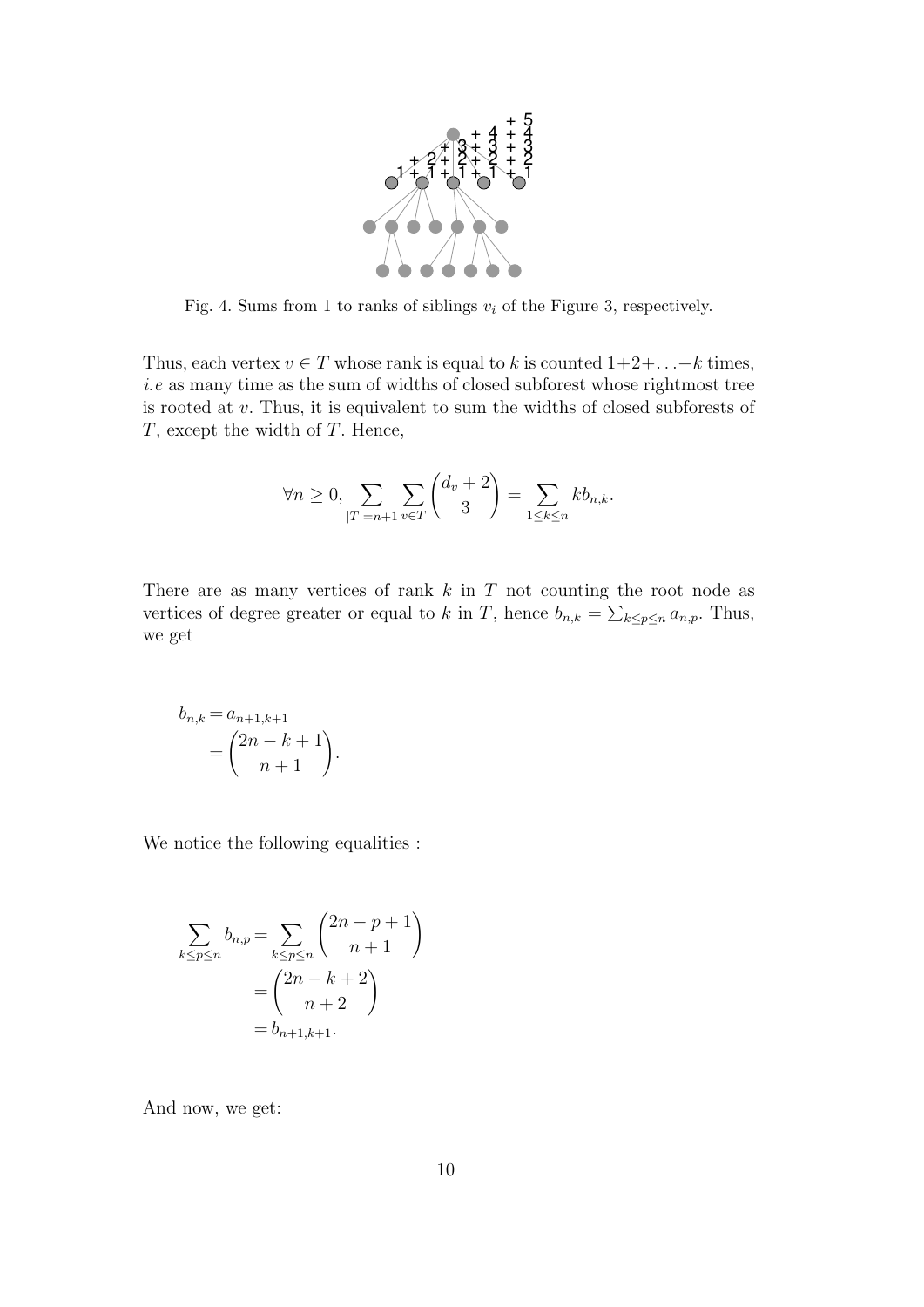$$
\sum_{1 \le k \le n} k b_{n,k} = \sum_{1 \le k \le n} \sum_{k \le p \le n} b_{n,p}
$$
  
= 
$$
\sum_{1 \le p \le n} b_{n+1,p+1}
$$
  
= 
$$
b_{n+2,3}
$$
  
= 
$$
{2n + 2 \choose n - 1}.
$$

Hence,

$$
\forall n \ge 0, \sum_{|T|=n+1} \sum_{v \in T} \binom{d_v+2}{3} = \binom{2n+2}{n-1}.
$$

| ____ |  |
|------|--|

Now we can prove Theorem 1.

#### Proof (of Theorem 1)

As we have seen in Lemma 1, the average number of operations for computing  $align(T_1, T_2)$ , where  $|T_1| = n + 1$  and  $|T_2| = m + 1$  is on the order of

$$
\frac{\sum_{|T_1|=n+1}\sum_{|T_2|=m+1} \mathsf{N}(T_1, T_2)}{\frac{1}{n+1} {2n \choose n} \frac{1}{m+1} {2m \choose m}}.
$$
\n(1)

By using the second part of Lemma 1 and developing the double sum on  $n$  and  $m$  in the previous expression, we obtain an expression whose main components are the four following ones, where T stands for either  $T_1$  or  $T_2$ .

• According to Lemma 2, the average number of subtrees and suffix subforests in a tree of size  $n + 1$  is

$$
\frac{\sum_{|T|=n+1} (n+1+\ell_T-1)}{\frac{1}{n+1} {2n \choose n}} = \mathcal{O}(n).
$$

• According to Lemmas 2 and 3, the average number of closed subforests in a tree of size  $n + 1$  is

$$
\frac{\sum_{|T|=n+1} \left(1 + \sum_{v \in T} {d_v + 1 \choose 2}\right)}{\frac{1}{n+1} {2n \choose n}} = \frac{\frac{1}{n+1} {2n \choose n} + {2n+1 \choose n-1}}{\frac{1}{n+1} {2n \choose n}}
$$

$$
= 1 + \frac{(n+1) (2n+1)! n! n!}{(n-1)! (n+2)! (2n)!}
$$

$$
= 1 + \frac{n (2n+1)}{n+2}
$$

$$
= \mathcal{O}(n).
$$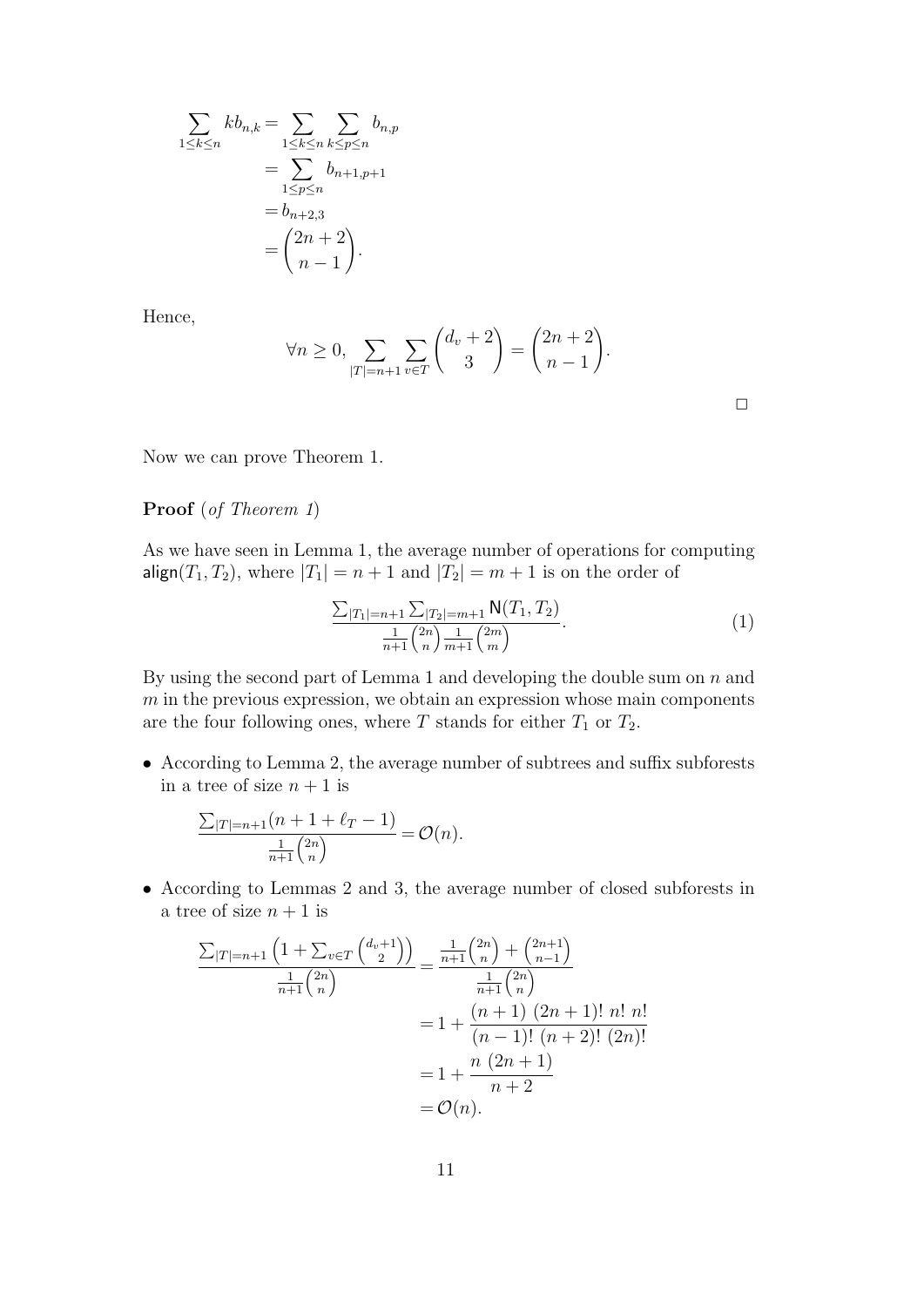• According to Lemmas 2 and 3, the average sum of widths of subtrees and suffix subforests in a tree of size  $n + 1$  is

$$
\frac{\sum_{|T|=n+1} (\ell_T + \sum_{v \in T} {\binom{d_v+1}{2}})}{\frac{1}{n+1} \binom{2n}{n}} = \frac{\sum_{|T|=n+1} \ell_T}{\frac{1}{n+1} \binom{2n}{n}} + \frac{\binom{2n+1}{n-1}}{\frac{1}{n+1} \binom{2n}{n}} = \mathcal{O}(n).
$$

• According to Lemmas 2 and 4, the average sum of widths of closed subforests in a tree of size  $n + 1$  is

$$
\frac{\sum_{|T|=n+1} \left(1 + \sum_{v \in T} {d_v + 2 \choose 3}\right)}{\frac{1}{n+1} {2n \choose n}} = \frac{\frac{1}{n+1} {2n \choose n} + {2n+2 \choose n-1}}{\frac{1}{n+1} {2n \choose n}}
$$

$$
= 1 + \frac{(n+1) (2n+2)! n! n!}{(n-1)! (n+3)! (2n)!}
$$

$$
= 1 + \frac{n (2n+1) (2n+2)}{(n+2) (n+3)}
$$

$$
= \mathcal{O}(n).
$$

Now, injecting these four results in the expression 1, we find that the average number of operations to compute alignment of two trees of sizes  $n$  and  $m$ , respectively, is on the order of  $n.m$ .  $\Box$ 

#### 3 RNA secondary structure alignment

We briefly present here the set of operations that are to be considered on RNA structures [9] and we outline the alignment algorithm given in [3,8,1]. Then we state its average complexity.

An RNA secondary structure without pseudoknots can be described as a sequence S on the alphabet  ${A, C, G, U}$  and a set P of pairs of positions  $(i, j) \in [1, |S|]^2$ , where |S| stands for the length of S, such that  $i < j$  and such that for any  $(i, j) \in P$ ,  $(k, l) \in P$ ,  $i \leq k$ , one of the following assertions is true :

- $i = k$  and  $j = l$ ,
- $i < j < k < l$ ,
- $i < k < l < j$ .

The elements of P are also called *arcs*. Then a non-paired base is represented by a letter that is not incident to an arc, and a pair of bases is represented by an arc and its two incident letters.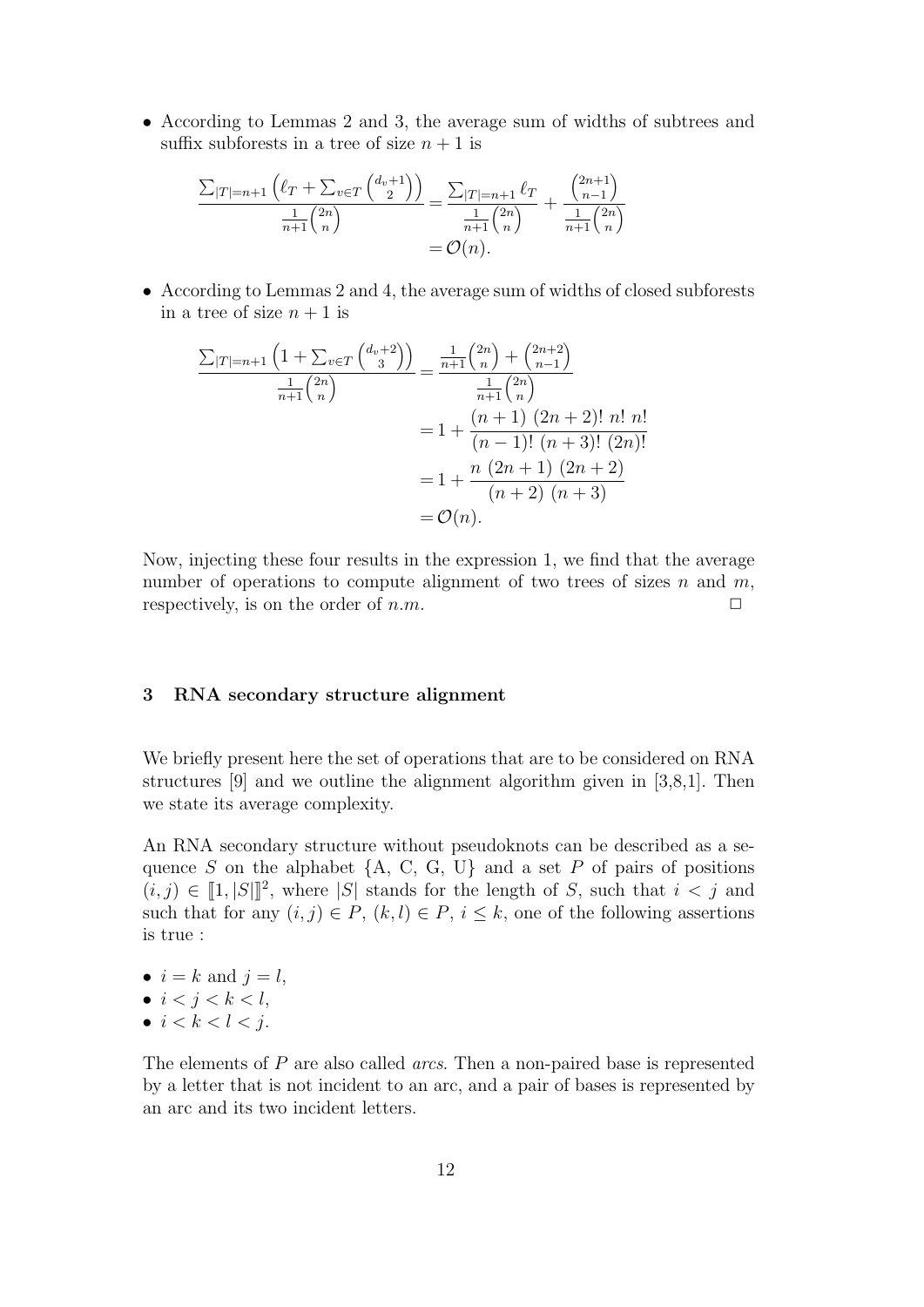

Fig. 5. On the left : an RNA secondary structure without pseudoknot represented as a sequence and a set of arcs. On the right : the same RNA structure modeled by a tree.

From this representation, we can easily build a tree, by reading the sequence letter by letter and applying the following algorithm.

- (1) If the current letter is not incident to an arc, a leaf is added and its label is the current letter. It becomes current vertex. The next vertex will be added as right sibling of this leaf, except if the next case is case 3.
- (2) If the current letter is incident to the left branch of an arc, an internal node is added and its label is the concatenation of the current letter and the other letter that is incident to the same arc. It becomes the current vertex. The next vertex will be added as child of this internal node, except if the next case is case 3.
- (3) If the current letter is incident to the right branch of an arc, no vertex is added. The parent node of the current vertex becomes the current vertex and the next vertex will be added as right sibling of it, except if the next case is case 3.

We obtain a forest, to which we add a root node. In such a tree, leaves correspond to non-paired bases and internal nodes correspond to pairs of bases, as shown in Figure 5.

Now we can define a set of edit operations on such trees, that correspond to the edit operations introduced by Jiang et al. on arc-annotated sequences. Moreover, we give a cost for each edit operation, depending on the labels of the involved vertices. These operations are illustrated on Figure 6 and detailed below.

- Base-mismatch stands for replacing a letter by another one. In trees, it corresponds to change the label of a leaf  $v$ , becoming the leaf  $v'$ , and it is called *base-substitution*. It costs  $\mathsf{BSub}(v, v')$ .
- Base-deletion stands for either deleting a letter or inserting a letter. In trees, it corresponds to delete a leaf or insert a leaf  $v$ , respectively, and it is called *base-deletion* or *base-insertion*, respectively. It costs  $BDel(v)$  or  $\mathsf{Blns}(v)$ , respectively.
- Arc-mismatch stands for replacing the two letters incident to an arc, by two other letters. In trees, it corresponds to change the label of an internal node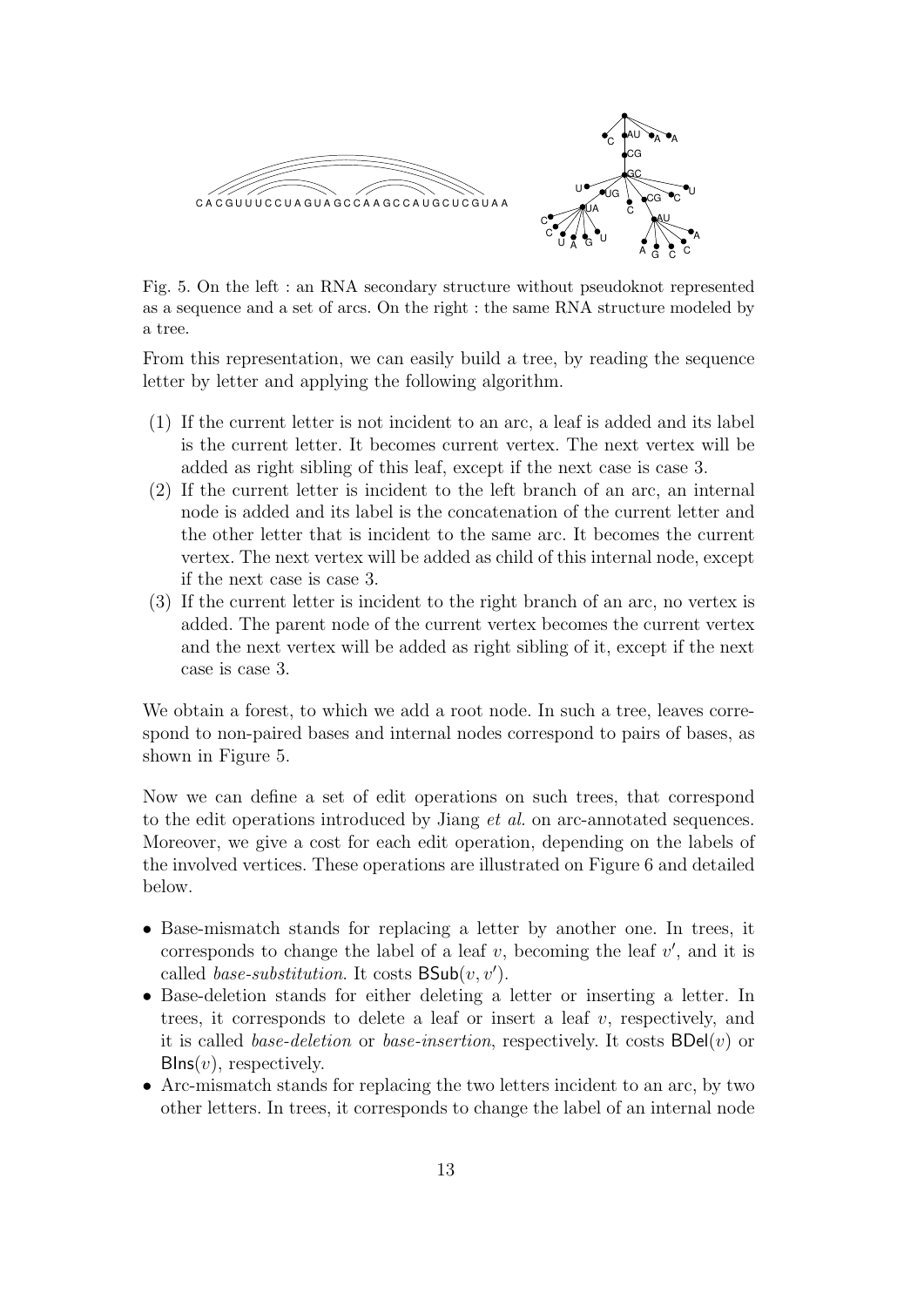

Fig. 6. Relevant edit operations for RNA, presented on trees. (a) Base-deletion. (b) Base-insertion. (c) Base-substitution. (d) Pair-deletion. (e) Pair-insertion. (f) Pair-substitution. (g) Scission. (h) Fusion. (i) Left-alteration. (j) Left-completion. (k) Right-alteration. (l) Right-completion.

 $v$ , becoming the internal node  $v'$ , and it is called *pair-substitution*. It costs  $\mathsf{PSub}(v, v').$ 

- Arc-removing stands for either deleting or inserting an arc and its two incident bases. In trees, in the first case, it corresponds to delete an internal node v. The children of this node become children of its parent node. It is called *pair-deletion* and it costs  $PDel(v)$ . In the second case, it correponds to insert an internal node  $v$  as parent node of a set of consecutive siblings. It is called *pair-insertion* and it costs  $\text{Plns}(v)$ .
- Arc-breaking stands for either deleting an arc or inserting an arc. In trees, in the first case, it corresponds to replace an internal node  $v$  by two sibling leaves  $v'$  and  $v'_{c}$  such that  $v'$  is on the left of  $v'_{c}$ . The children of the internal node v become right siblings and left siblings  $v'$  and  $v'_{c}$ , respectively. It is called *scission* and it costs  $\mathsf{Sci}(v,(v',v'_{c}))$ . In the second case, it corresponds to replace two sibling leaves v and  $v_c$  such that v is on the left of  $v_c$  by an  $\frac{1}{v}$  internal node  $v'$ , siblings nodes between v and  $v_c$  becoming children of the internal node  $v'$ . It is called *fusion* and it costs  $\mathsf{Fus}((v, v_c), v')$ .
- Arc-altering stands for either deleting an arc and one if its incident letters, or inserting an arc and a letter incident to this arc. The deleted or inserted letter can be incident either to the left or to the right branch of the arc.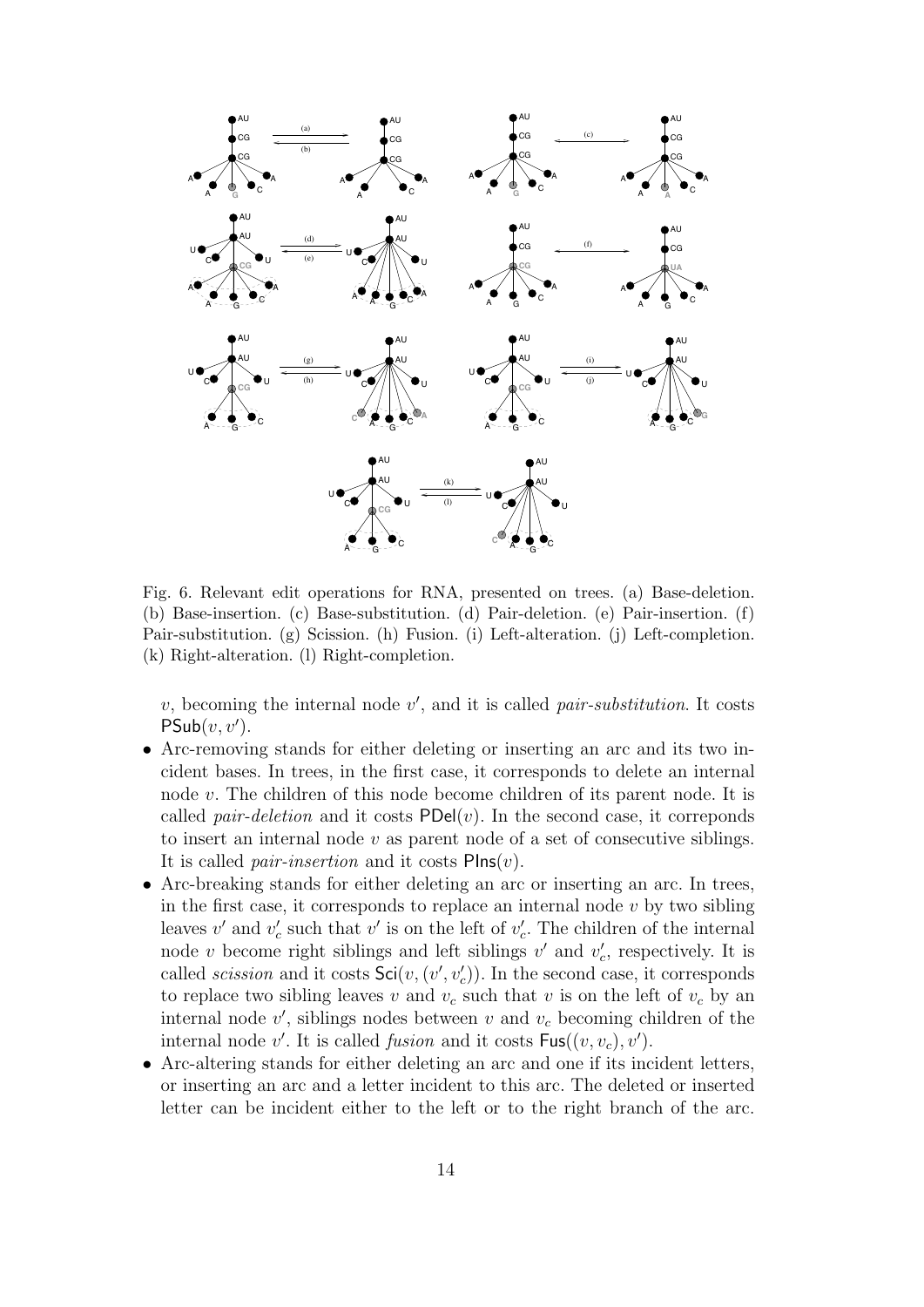In trees, in the first case, it corresponds to replace an internal node  $v$  by a leaf  $v'$ . If the deleted letter is the left one, then children of the internal node v become left siblings of the leaf  $v'$ . It is called *left-alteration* and it costs  $\mathsf{LAlt}(v, v')$ . If the deleted letter is the right one, then children of the internal node v become right siblings of the leaf  $v'$ . It is called *right-alteration* and it costs  $\text{RAlt}(v, v')$ . In the second case, it corresponds to replace a leaf v by an internal node  $v'$ . If the inserted letter is the left one, then left siblings of the leaf v become children of the internal node  $v'$ . It is called *left-completion* and it costs  $\mathsf{LComp}(v, v')$ . If the inserted letter is the right one, then right siblings of the leaf  $v$  become children of the internal node  $v'$ . It is called *right-completion* and it costs  $\mathsf{RComp}(v, v')$ .

For a vertex  $v$ , the letter  $v$  denotes both the vertex and its label. We assume that leaves are labeled in the alphabet  $\Sigma$ , and that internal nodes are labeled in Σ.Σ. We also assume that  $-\notin \Sigma$  (then  $\forall x \in \Sigma$ ,  $x-\notin \Sigma$ . $\Sigma$ ,  $-x \notin$  $\Sigma \Sigma$ ,  $- - \notin \Sigma \Sigma$ ).

We also note  $\Sigma^- = \Sigma \cup \{-\}, \ \Sigma^{-2*} = (\Sigma^- \times \Sigma^-) \setminus \{(-,-)\}, \ \Sigma_2 = \Sigma \Sigma$ ,  $\Sigma_2^- = \Sigma_2 \cup \{(-,-)\}\$  and  $\Sigma_2^{-2*} = (\Sigma_2^- \times \Sigma_2^-) \setminus \{((-,-),(-,-))\}\$ . Finally, we note  $\widetilde{\Sigma} = \Sigma^{-2*} \cup \Sigma_2^{-2*} \cup (\Sigma_2 \times \Sigma^{-2*}) \cup (\Sigma^{-2*} \times \Sigma_2).$ 

Now we define the following cost function  $\gamma$ :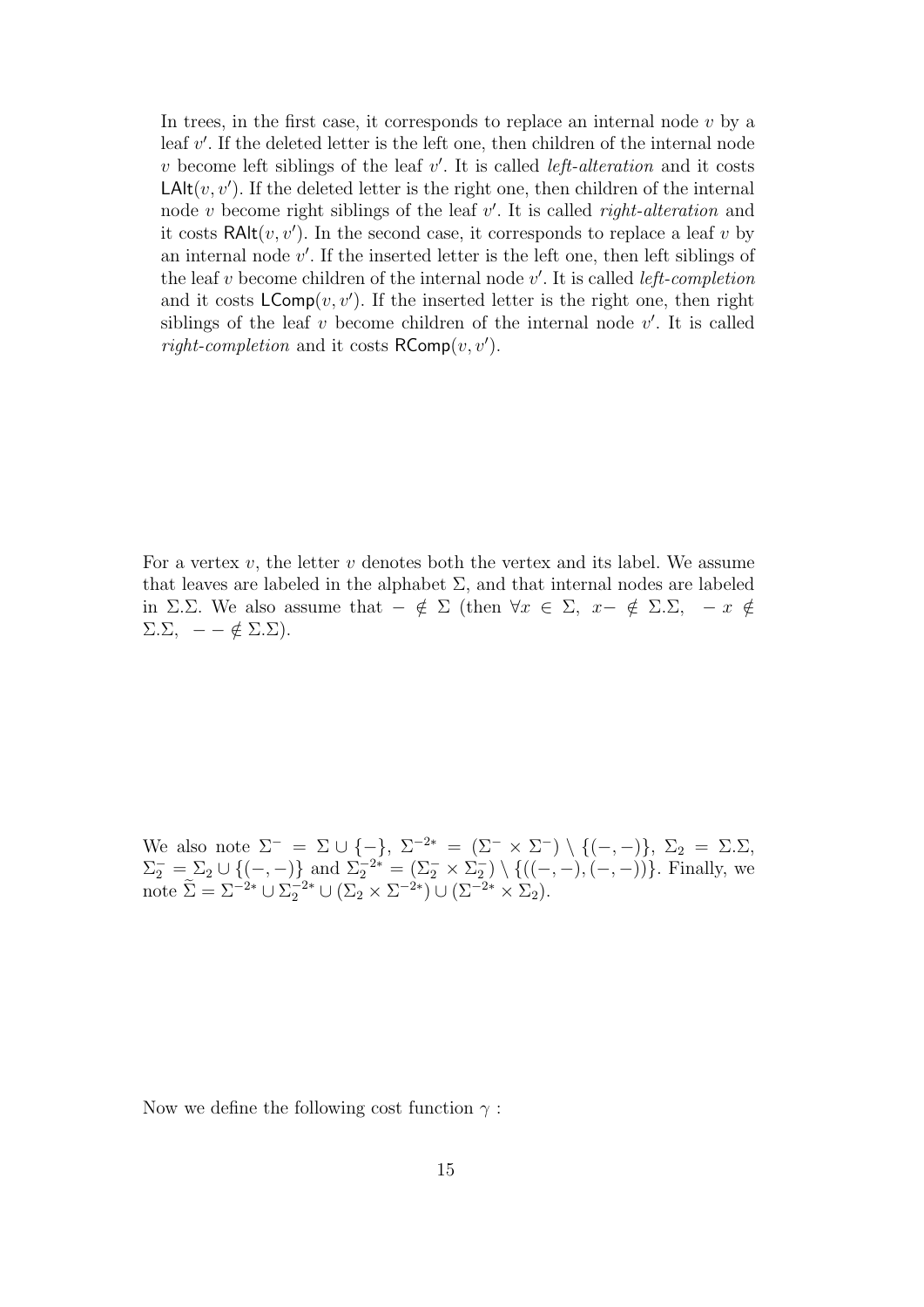$\gamma: \tilde{\Sigma} \longrightarrow \mathbb{R}$ 

(a, b)+−→ γ(a, b) = BDel(a) if (a, b) ∈ Σ × {−} (base-deletion cost) BIns(b) if (a, b) ∈ {−} × Σ (base-insertion cost) BSub(a, b) if (a, b) ∈ Σ × Σ (base-substitution cost) PDel(a) if (a, b) ∈ Σ.Σ × {(−, −)} (pair-deletion cost) PIns(b) if (a, b) ∈ {(−, −)} × Σ.Σ (pair-insertion cost) PSub(a, b) if (a, b) ∈ Σ.Σ × Σ.Σ (pair-substitution cost) Fus(a, b) if (a, b) ∈ (Σ × Σ) × Σ.Σ (fusion cost) Sci(a, b) if (a, b) ∈ Σ.Σ × (Σ × Σ) (scission cost) LAlt(a, b) if (a, b) ∈ Σ.Σ × ({−} × Σ) (left-alteration cost) RAlt(a, b) if (a, b) ∈ Σ.Σ × (Σ × {−}) (right-alteration cost) LComp(a, b) if (a, b) ∈ ({−} × Σ) × Σ.Σ (left-completion cost) RComp(a, b) if (a, b) ∈ (Σ × {−}) × Σ.Σ (right-completion cost)

Now we give the recurrence relation to compute alignment distance between two RNA secondary structures modeled by trees. As for trees, the alignment algorithm is based on dynamic programming.

By convention,

$$
\mathsf{align}(\varepsilon,\varepsilon)=0
$$

and, for any pair of closed subforests  $v(f) \circ g$  and  $v'(f') \circ g'$ , where f, g, f' and  $g'$  are possibly empty,

$$
\mathsf{align}(v(f) \circ g, v'(f') \circ g') =
$$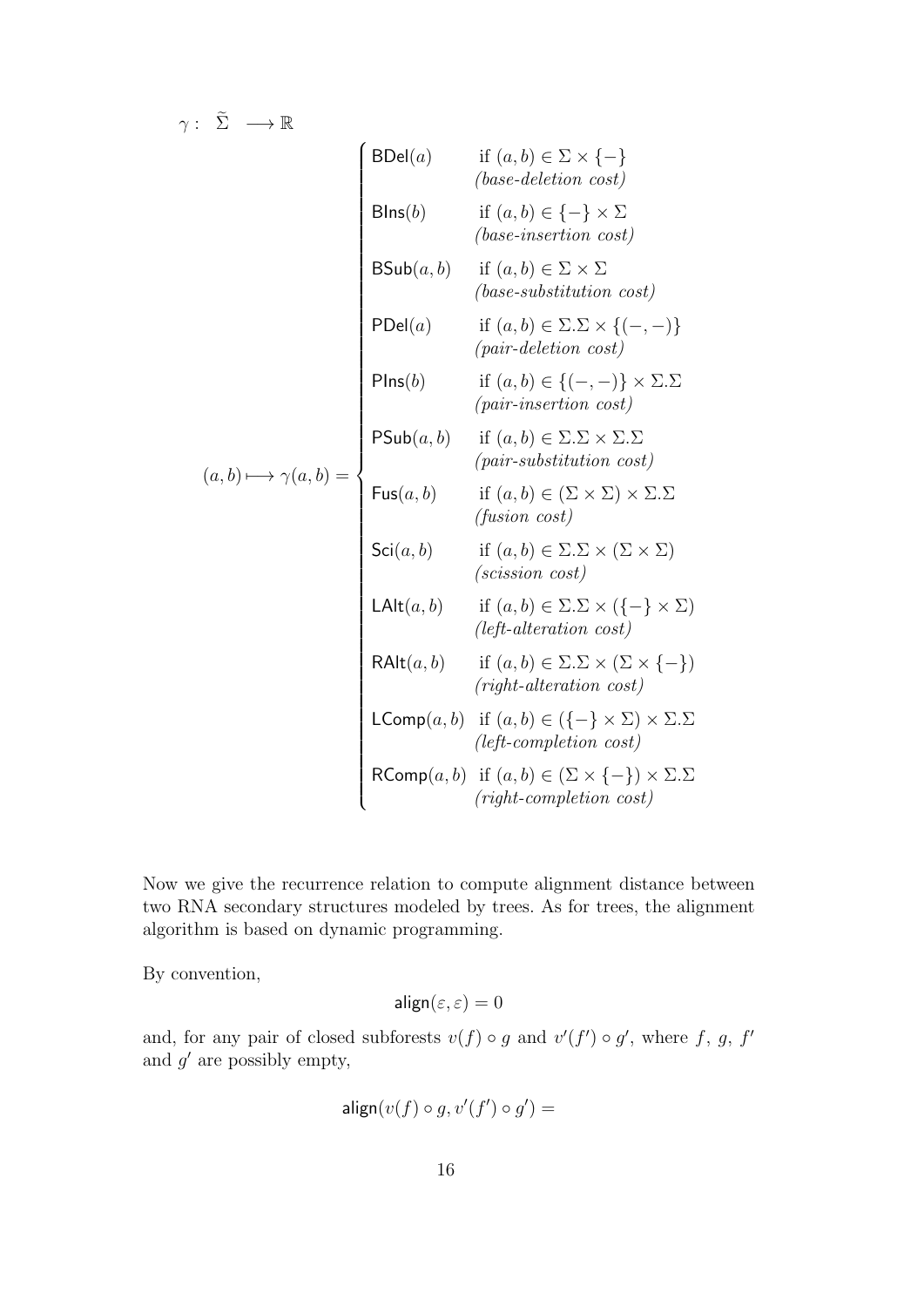min  $\sqrt{ }$   $\gamma(v,-) + \mathsf{align}(g,v'(f') \circ g')$ if  $v$  is a leaf  $\gamma(-,v') + \mathsf{align}(v(f) \circ g, g')$ if  $v'$  is a leaf  $\gamma(v,v') + \mathsf{align}(g,g')$ if  $v, v'$  are leaves  $\min\{\gamma(v,(-,-)) + \textsf{align}(f,p') + \textsf{align}(g,s') \mid p' \circ s' = v'(f') \circ g'\}$ if  $v$  is an internal node  $\min\{\gamma((-, -), v') + \textsf{align}(p, f') + \textsf{align}(s, g') \mid p \circ s = v(f) \circ g\}$ if  $v'$  is an internal node  $\gamma(v,v') + \mathsf{align}(f,f') + \mathsf{align}(g,g')$ if  $v, v'$  are internal nodes  $\min\{\gamma(v,(v',v'_{c})) + \textsf{align}(f,p') + \textsf{align}(g,s') \mid p' \circ v'_{c} \circ s' = g'\}$ if v is an internal node,  $v', v'_c$  are leaves  $\min\{\gamma((v,v_c),v')+\textsf{align}(p,f')+\textsf{align}(s,g')\mid p\circ v_c\circ s=g\}$ if  $v, v_c$  are leaves,  $v'$  is an internal node  $\min\{\gamma(v, (-, v'_c)) + \textsf{align}(f, p') + \textsf{align}(g, s') \mid p' \circ v'_c \circ s' = v'(f') \circ g'\}$ if v is an internal node,  $v'_c$  is a leaf  $\min\{\gamma(v,(v',-)) + \textsf{align}(f,p') + \textsf{align}(g,s') \mid p' \circ s' = g'\}$ if  $v$  is an internal node,  $v'$  is a leaf  $\min\{\gamma((-,v_c),v')+\textsf{align}(p,f')+\textsf{align}(s,g')\mid p\circ v_c\circ s=v(f)\circ g\}$ if  $v_c$  is a leaf,  $v'$  is an internal node  $\min\{\gamma((v,-),v')+\textsf{align}(p,f')+\textsf{align}(s,g')\mid p\circ s=g\}$ if  $v$  is a leaf,  $v'$  is an internal node

Theorem 2 The average complexity of the secondary structures alignment algorithm for two secondary structures  $S_1$  and  $S_2$  is in  $\mathcal{O}(|S_1|,|S_2|)$ , where  $|S|$ stands for the length of the RNA sequence S.

**Proof** The number of vertices in a tree modeling an RNA secondary structure is on the order of the length of the RNA sequence. Indeed, for an RNA sequence S of size n, there are at most  $\frac{n}{2}$  pairs. Since each vertex of its corresponding tree T represent either a base-pair or a non-paired base, there are at least  $\frac{n}{2}$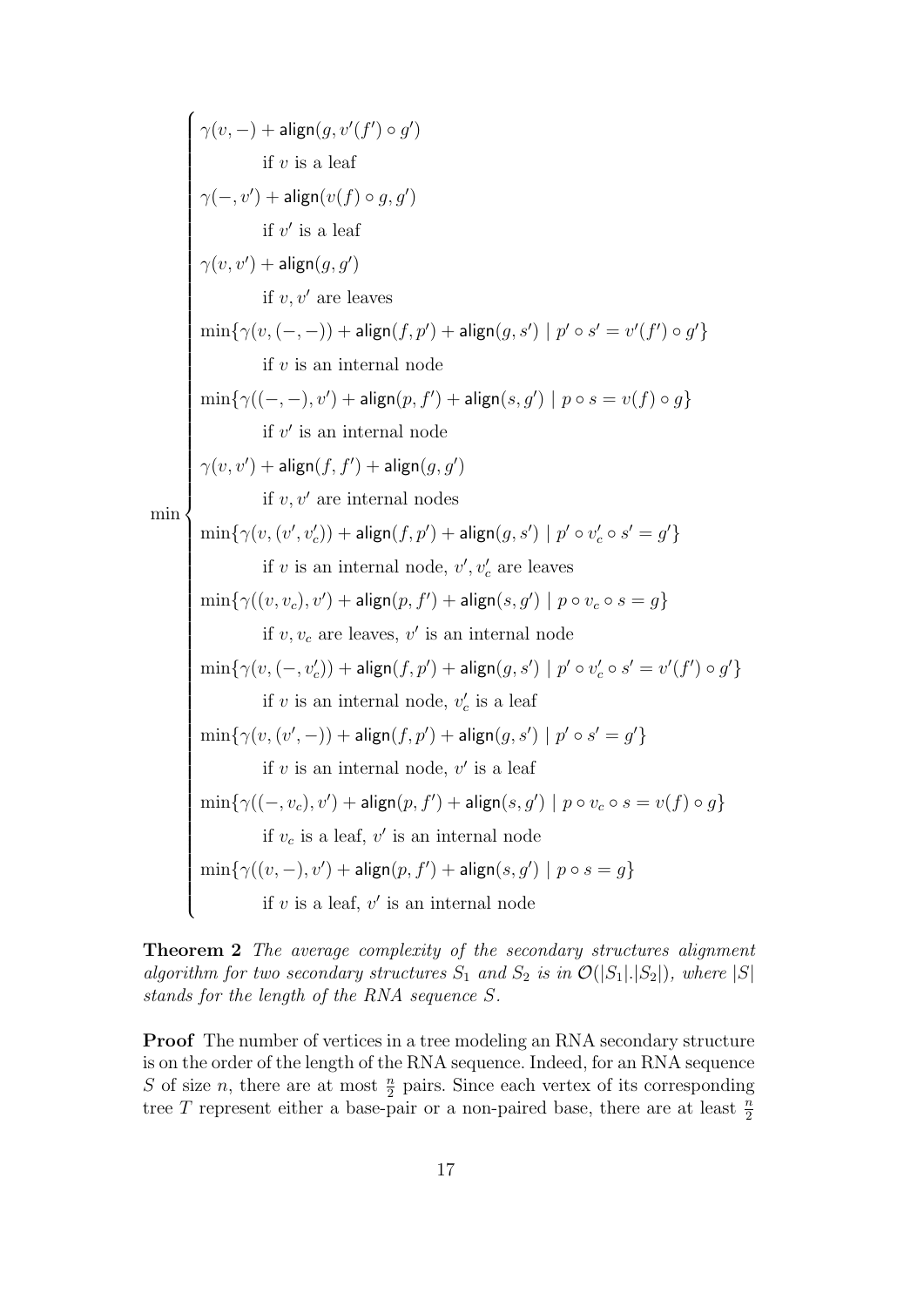vertices and at most  $n$  vertices in  $T$ . Thus, the number of vertices in  $T$  is on the order of the size of the sequence S.

Now we can see that the pattern of that recurrence is the same as the one of Jiang-Wang-Zhang's recurrence. Moreover, the number of additional operations (that are involved in the additional cases) is of the same order as the number of the former ones. Thus, the total number of operations for aligning two trees or two RNA secondary structures only differ by a constant factor.  $\Box$ 

#### References

- [1] G. Blin, A. Denise, S. Dulucq, C. Herrbach, H. Touzet, Alignments of RNA structures, IEEE/ACM Transactions on Computational Biology and Bioinformatics, 2008, to appear.
- [2] G. Blin, G. Fertin, I. Rusu, C. Sinoquet, Extending the Hardness of RNA Secondary Structure Comparison, in: B. Chen, M. Paterson, G. Zhang (eds.), The intErnational Symposium on Combinatorics, Algorithms, Probabilistic and Experimental methodologies (ESCAPE 2007), vol. 4614, Hangzhou, China, 2007.
- [3] G. Blin, H. Touzet, How to Compare Arc-Annotated Sequences: The Alignment Hierarchy, in: F. Crestani, P. Ferragina, M. Sanderson (eds.), 13th International Symposium on String Processing and Information Retrieval (SPIRE 2006), vol. 4209, Glasgow, UK, 2006.
- [4] N. Dershowitz, S. Zaks, Patterns in trees, Discrete Applied Mathematics 25 (1989) 241–255.
- [5] S. Dulucq, L. Tichit, RNA secondary structure comparison: exact analysis of the Zhang-Shasha tree edit algorithm., Theoretical Computer Science 306 (1-3) (2003) 471–484.
- [6] S. Dulucq, H. Touzet, Analysis of tree edit distance algorithms., in: Proc. 14th Annual Symposium on Combinatorial Pattern Matching (CPM 2003), 2003.
- [7] R. L. Graham, D. E. Knuth, O. Patashnik, Concrete Mathematics, Addison-Wesley, 1994, second edition.
- [8] C. Herrbach, A. Denise, S. Dulucq, H. Touzet, Alignment of RNA secondary structures using a full set of operations, Tech. rep., rapport de Recherche LRI n 1451 (2006). URL http://www.lri.fr/Rapports-internes/2006/RR1451.pdf
- [9] T. Jiang, G.-H. Lin, B. Ma, K. Zhang, A general edit distance between RNA structures., Journal of Computational Biology 9 (2) (2002) 371–388.